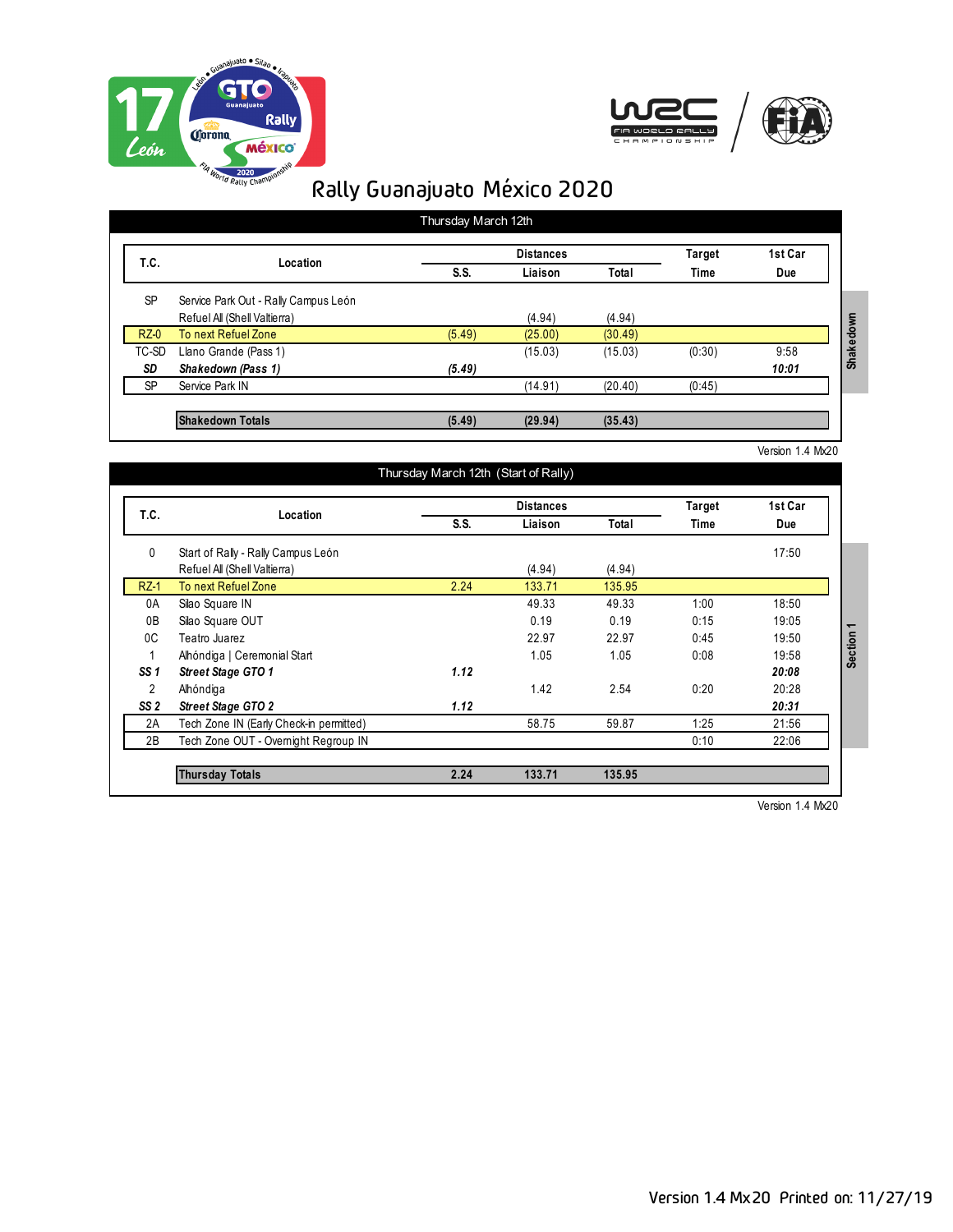





|                 |                                      | Friday March 13th |                  |                                                              |                              |         |           |
|-----------------|--------------------------------------|-------------------|------------------|--------------------------------------------------------------|------------------------------|---------|-----------|
|                 |                                      |                   | <b>Distances</b> |                                                              |                              | 1st Car |           |
| T.C.            | Location                             | S.S.              | Liaison          | Total                                                        | <b>Target</b><br><b>Time</b> | Due     |           |
| 2C              | Overnight Regroup OUT - Service A IN |                   |                  |                                                              |                              | 7:45    |           |
| SP <sub>A</sub> | <b>Rally Campus Service Park</b>     | (2.24)            | (133.71)         | (135.95)                                                     | 0:15                         |         |           |
| 2D              | Service A OUT                        |                   |                  |                                                              |                              | 8:00    |           |
|                 | Refuel All (Shell Valtierra)         |                   | (4.94)           | (4.94)                                                       |                              |         |           |
| $RZ-2$          | To next Refuel Zone                  | 48.85             | 52.93            | 101.78                                                       |                              |         |           |
| 3               | Chocolate                            |                   | 46.63            | 46.63                                                        | 1:00                         | 9:00    |           |
| SS <sub>3</sub> | El Chocolate 1                       | 31.57             |                  |                                                              |                              | 9:08    |           |
| $\overline{4}$  | Rincón de Ortega                     |                   | 7.39             | 38.96                                                        | 1:05                         | 10:13   | Section 2 |
| SS <sub>4</sub> | Ortega 1                             | 17.28             |                  |                                                              |                              | 10:16   |           |
|                 | Refuel All (Santa Rosa)              |                   | (3.85)           | (21.13)                                                      |                              |         |           |
| $RZ-3$          | To next Refuel Zone                  | 16.31             | 90.37            | 89.40                                                        |                              |         |           |
| 5               | San Nicolas                          |                   | 24.66            | 24.66                                                        | 0:55                         | 11:11   |           |
| SS <sub>5</sub> | <b>Las Minas 1</b>                   | 13.60             |                  |                                                              |                              | 11:14   |           |
| 5A              | Plaza Parque Bicentenario            |                   | 19.53            | 33.13                                                        | 0:50                         | 12:04   |           |
| 6               | Parque Bicentenario                  |                   | 0.33             | 0.33                                                         | 0:05                         | 12:09   |           |
| SS <sub>6</sub> | Parque Bicentenario                  | 2.71              |                  |                                                              |                              | 12:12   |           |
| 6A              | Tech Zone IN                         |                   | 44.76            | 47.47                                                        | 1:05                         | 13:17   |           |
| 6B              | Tech Zone OUT - Regroup IN           |                   |                  |                                                              | 0:05                         | 13:22   |           |
| 6C              | Regroup OUT - Service B IN           |                   |                  |                                                              | 0:30                         | 13:52   |           |
| SP <sub>B</sub> | <b>Rally Campus Service Park</b>     | (65.16)           | (126.02)         | (191.18)                                                     | 0:40                         |         |           |
| 6D              | Service B OUT                        |                   |                  |                                                              |                              | 14:32   |           |
|                 | Refuel All (Shell Valtierra)         |                   | (4.94)           | (4.94)                                                       |                              |         |           |
| $RZ-4$          | To next Refuel Zone                  | 48.85             | 52.93            | 101.78                                                       |                              |         |           |
| $\overline{7}$  | Chocolate                            |                   | 46.63            | 46.63                                                        | 1:00                         | 15:32   |           |
| SS <sub>7</sub> | El Chocolate 2                       | 31.57             |                  |                                                              |                              | 15:35   |           |
| 8               | Rincón de Ortega                     |                   | 7.39             | 38.96                                                        | 1:05                         | 16:40   |           |
| SS8             | Ortega 2                             | 17.28             |                  |                                                              |                              | 16:43   |           |
|                 | Refuel All (Santa Rosa)              |                   | (3.85)           | (21.13)                                                      |                              |         |           |
| $RZ-5$          | To next Refuel Zone                  | 19.17             | 72.95            | 92.12                                                        |                              |         |           |
| 9               | San Nicolas                          |                   | 7.38             | 24.66                                                        | 0:55                         | 17:38   | Section 3 |
| SS <sub>9</sub> | <b>Las Minas 2</b>                   | 13.60             |                  |                                                              |                              | 17:41   |           |
| 10              | Autodromo León                       |                   | 48.20            | 61.80                                                        | 1:20                         | 19:01   |           |
| <b>SSS 10</b>   | V-Power Shell Stage 1                | 2.33              |                  |                                                              |                              | 19:21   |           |
| <b>SSS 11</b>   | V-Power Shell Stage 2                | 2.33              |                  |                                                              |                              | 19:26   |           |
| 12              | León                                 |                   | 16.78            | 19.11                                                        | 0:45                         | 20:11   |           |
| SS 12           | Street Stage León                    | 0.91              |                  |                                                              |                              | 20:14   |           |
| 12A             | Tech Zone IN                         |                   | 1.89             | 2.80                                                         | 0:20                         | 20:34   |           |
| 12B             | Tech Zone OUT - Parc Fermé IN        |                   |                  |                                                              | 0:10                         | 20:44   |           |
| 12C             | Parc Fermé OUT - Flexi-Service C IN  |                   |                  |                                                              |                              |         |           |
| SP <sub>C</sub> | <b>Rally Campus Service Park</b>     | (68.02)           | (128.94)         | (196.96)                                                     | 0:45                         |         |           |
| 12D             | Flexi-Service C OUT - Parc Fermé IN  |                   |                  | For classified cars, except re-starting crews, 12D closes at |                              | 0:00    |           |
|                 |                                      |                   |                  |                                                              |                              |         |           |
|                 | <b>Friday Totals</b>                 | 133.18            | 254.96           | 388.14                                                       |                              |         |           |
|                 |                                      |                   |                  |                                                              |                              |         |           |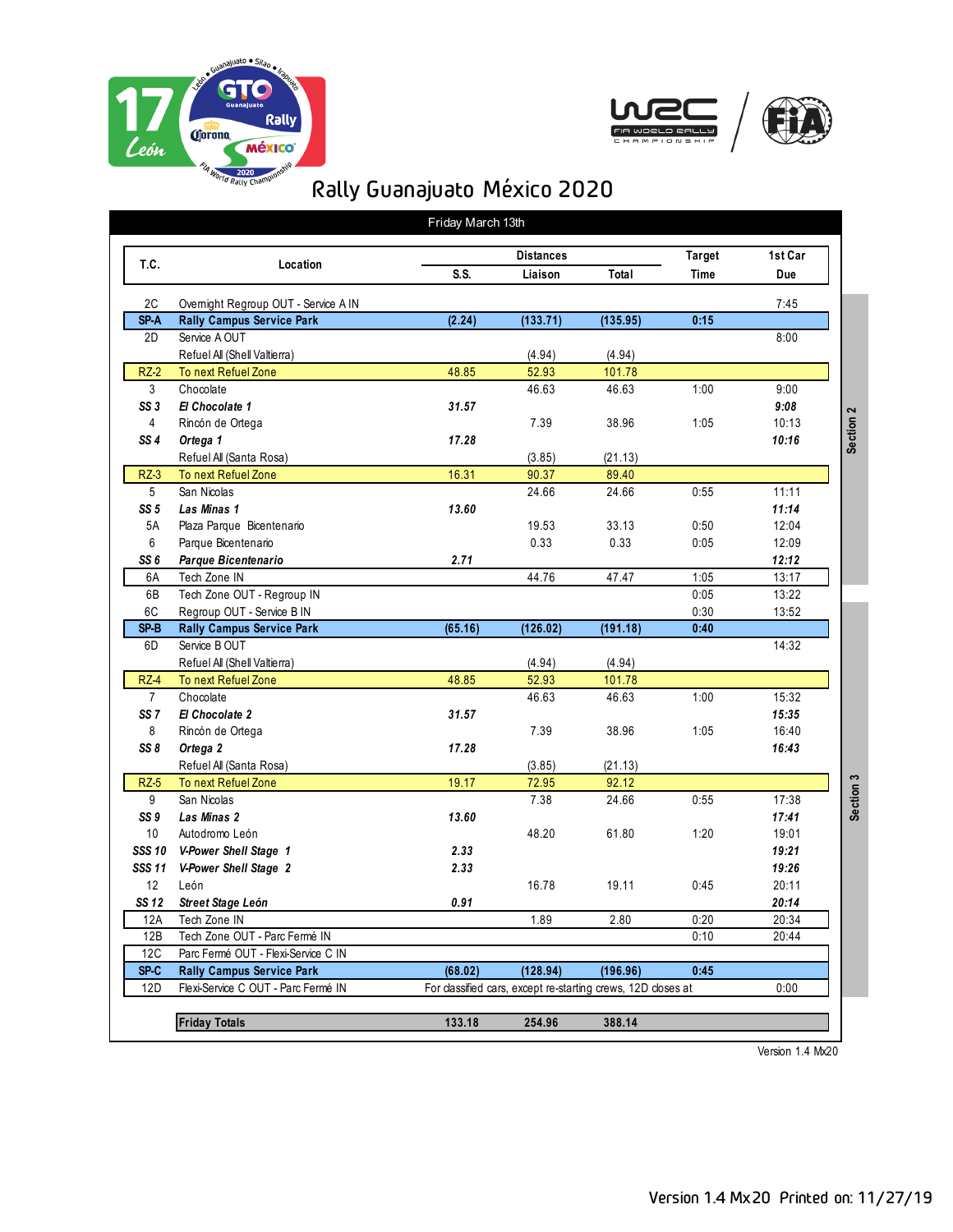





| T.C.                   | Location                                                                 | <b>Distances</b><br>S.S. | Liaison | Total                                                        | <b>Target</b><br><b>Time</b> | 1st Car<br><b>Due</b> |
|------------------------|--------------------------------------------------------------------------|--------------------------|---------|--------------------------------------------------------------|------------------------------|-----------------------|
|                        |                                                                          |                          |         |                                                              |                              |                       |
| 12E<br>SP <sub>D</sub> | Overnight Regroup OUT - Service D IN<br><b>Rally Campus Service Park</b> | (0.00)                   | (0.00)  | (0.00)                                                       | 0:15                         | 7:45                  |
| 12F                    | Service D OUT                                                            |                          |         |                                                              |                              | 8:00                  |
|                        | Refuel All (Shell Fco. Villa)                                            |                          | (2.55)  | (2.55)                                                       |                              |                       |
| $RZ-6$                 | To next Refuel Zone                                                      | 41.99                    | 40.86   | 82.85                                                        |                              |                       |
| 13                     |                                                                          |                          | 28.53   | 28.53                                                        | 0:50                         | 8:50                  |
| SS 13                  | Guanajuatito                                                             | 24.99                    |         |                                                              |                              |                       |
|                        | Guanajuatito 1                                                           |                          |         |                                                              |                              | 8:58                  |
| 14                     | Sauz Seco                                                                |                          | 8.36    | 33.35                                                        | 1:00                         | 9:58                  |
| SS 14                  | Alfaro 1                                                                 | 17.00                    |         |                                                              |                              | 10:01                 |
|                        | Refuel All (Nvo. Valle)                                                  |                          | (6.52)  | (23.52)                                                      |                              |                       |
| <b>RZ-7</b>            | To next Refuel Zone                                                      | 21.76                    | 41.92   | 63.68                                                        |                              |                       |
| 15                     | Derramadero                                                              |                          | 12.00   | 29.00                                                        | 0:59                         | 11:00                 |
| SS 15                  | Derramadero 1 (Live TV)                                                  | 21.76                    |         |                                                              |                              | 11:08                 |
| 15A                    | Tech Zone IN                                                             |                          | 33.89   | 55.65                                                        | 1:25                         | 12:33                 |
| 15B                    | Tech Zone OUT - Regroup IN                                               |                          |         |                                                              | 0:05                         | 12:38                 |
| 15C                    | Regroup OUT - Service E IN                                               |                          |         |                                                              | 0:40                         | 13:18                 |
| SP <sub>E</sub>        | <b>Rally Campus Service Park</b>                                         | (63.75)                  | (82.78) | (146.53)                                                     | 0:40                         |                       |
| 15 <sub>D</sub>        | Service E OUT                                                            |                          |         |                                                              |                              | 13:58                 |
|                        | Refuel All (Shell Fco. Villa)                                            |                          | (2.55)  | (2.55)                                                       |                              |                       |
| $RZ-8$                 | To next Refuel Zone                                                      | 41.99                    | 40.86   | 82.85                                                        |                              |                       |
| 16                     | Guanajuatito                                                             |                          | 28.53   | 28.53                                                        | 0:55                         | 14:53                 |
| SS 16                  | Guanajuatito 2                                                           | 24.99                    |         |                                                              |                              | 14:56                 |
| 17                     | Sauz Seco                                                                |                          | 8.36    | 33.35                                                        | 1:00                         | 15:56                 |
| SS 17                  | Alfaro 2                                                                 | 17.00                    |         |                                                              |                              | 15:59                 |
|                        | Refuel All (Nvo. Valle)                                                  |                          | (6.52)  | (23.52)                                                      |                              |                       |
| $RZ-9$                 | To next Refuel Zone                                                      | 28.04                    | 48.35   | 76.39                                                        |                              |                       |
| 18                     | Derramadero                                                              |                          | 12.00   | 29.00                                                        | 1:01                         | 17:00                 |
| SS 18                  | Derramadero 2 (Live TV)                                                  | 21.76                    |         |                                                              |                              | 17:08                 |
| 19                     | Autodromo León                                                           |                          | 21.54   | 43.30                                                        | 1:10                         | 18:18                 |
|                        | SSS 19 V-Power Shell Stage 3                                             | 2.33                     |         |                                                              |                              | 18:38                 |
|                        | SSS 20 V-Power Shell Stage 4                                             | 2.33                     |         |                                                              |                              | 18:43                 |
| 21                     | Rally Campus León                                                        |                          | 14.93   | 17.26                                                        | 0.40                         | 19:23                 |
| SS 21                  | Rock & Rally León                                                        | 1.62                     |         |                                                              |                              | 19:26                 |
| 21A                    | Tech Zone IN                                                             |                          | 1.46    | 3.08                                                         | 0:20                         | 19:46                 |
| 21B                    | Tech Zone OUT - Parc Fermé IN                                            |                          |         |                                                              | 0:10                         | 19:56                 |
| 21C                    | Parc Fermé OUT - Flexi-Service F IN                                      |                          |         |                                                              |                              |                       |
| SP <sub>F</sub>        | <b>Rally Campus Service Park</b>                                         | (70.03)                  | (87.49) | (157.52)                                                     | 0:45                         |                       |
| 21D                    | Flexi-Service F OUT - Parc Fermé IN                                      |                          |         | For classified cars, except re-starting crews, 21D closes at |                              | 23:15                 |
|                        |                                                                          |                          |         |                                                              |                              |                       |
|                        |                                                                          |                          |         |                                                              |                              |                       |